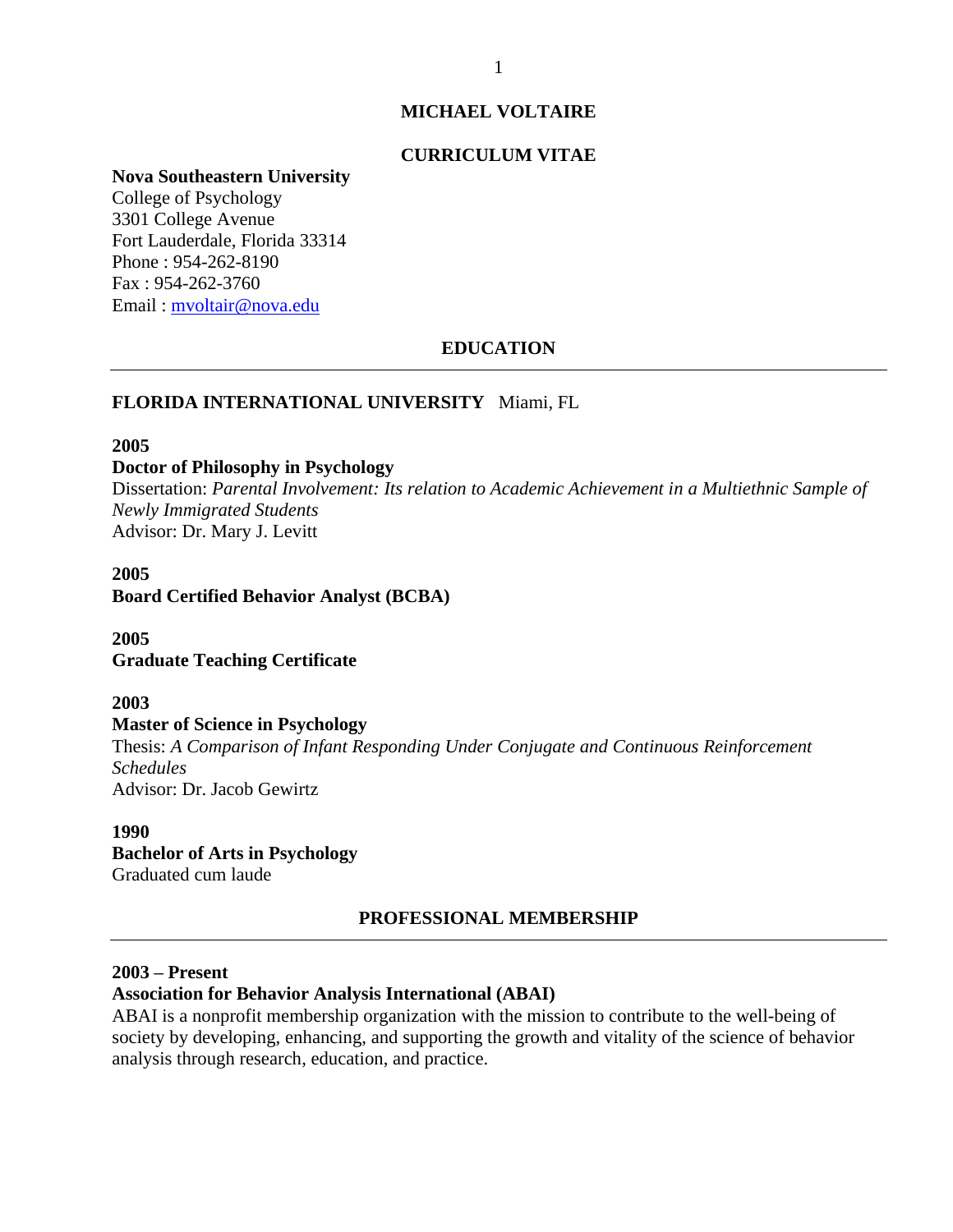# **PROFESSIONAL EXPERIENCE**

| 2006-2008    | <b>Visiting Professor</b>  |
|--------------|----------------------------|
| 2008-2017    | <b>Assistant Professor</b> |
| 2017-Present | <b>Associate Professor</b> |

# **Nova Southeastern University**

College of Psychology - Department of Psychology & Neuroscience

## **Courses taught since 2006**

PSYC 1020 Introduction to Psychology

HONR 1510E - Honors Reading Seminar

- PSYC 2300 Behavior Modification
- PSYC 2330 Interpersonal Communication
- PSYC 2350 Life-Span Human Development
- PSYC 2360 Adolescent Development
- PSYC 2370 Early Child Growth and Development
- PSYC 2380 Child and Adolescent Development
- PSYC 2390 Adulthood and Aging
- PSYC 3330 Principles of Applied Behavior Analysis
- PSYC 3350 Assessment in Applied Behavior Analysis
- PSYC 3370 Interventions in Applied Behavior Analysis
- PSYC 3960 The Psychology of Parenting
- PSYC 4700 Practicum in ABA I
- PSYC 4901 APS Capstone Course in Psychology/Substance Abuse Studies
- PSYC 4990 Independent Study in Psychology
- PSYC 6000 Master's Thesis

# **Adjunct Faculty**

# **2003-2006 Florida International University – Miami, FL**

# **Courses Taught:**

SOP 3015 Social and Personality Development

- DEP 4014 Psychology of Parenting and Parenthood
- EAB 3002 Introduction to the Experimental Analysis of Behavior

EAB 3765 The Application of Behavior Analysis to Child Behavior Problems

## **2011**

# **Board Certified Behavior Analyst Doctoral (BCBA-D)**

## **2008-2015**

Founded *Developmental Disabilities & Behavior Modification Services, Inc.* **2008**

Service Provider for the Agency for Persons with Disabilities in Miami-Dade County (Area 11) **2011** 

Service Provider for the Agency for Persons with Disabilities in Broward County (Area 10) **2005-2007**

Behavior analyst consultant: Designed and implemented behavior analytic programs that target behavior acquisition and/or reduction for persons with developmental disabilities such as intellectual disability, Down syndrome, cerebral palsy, and autism.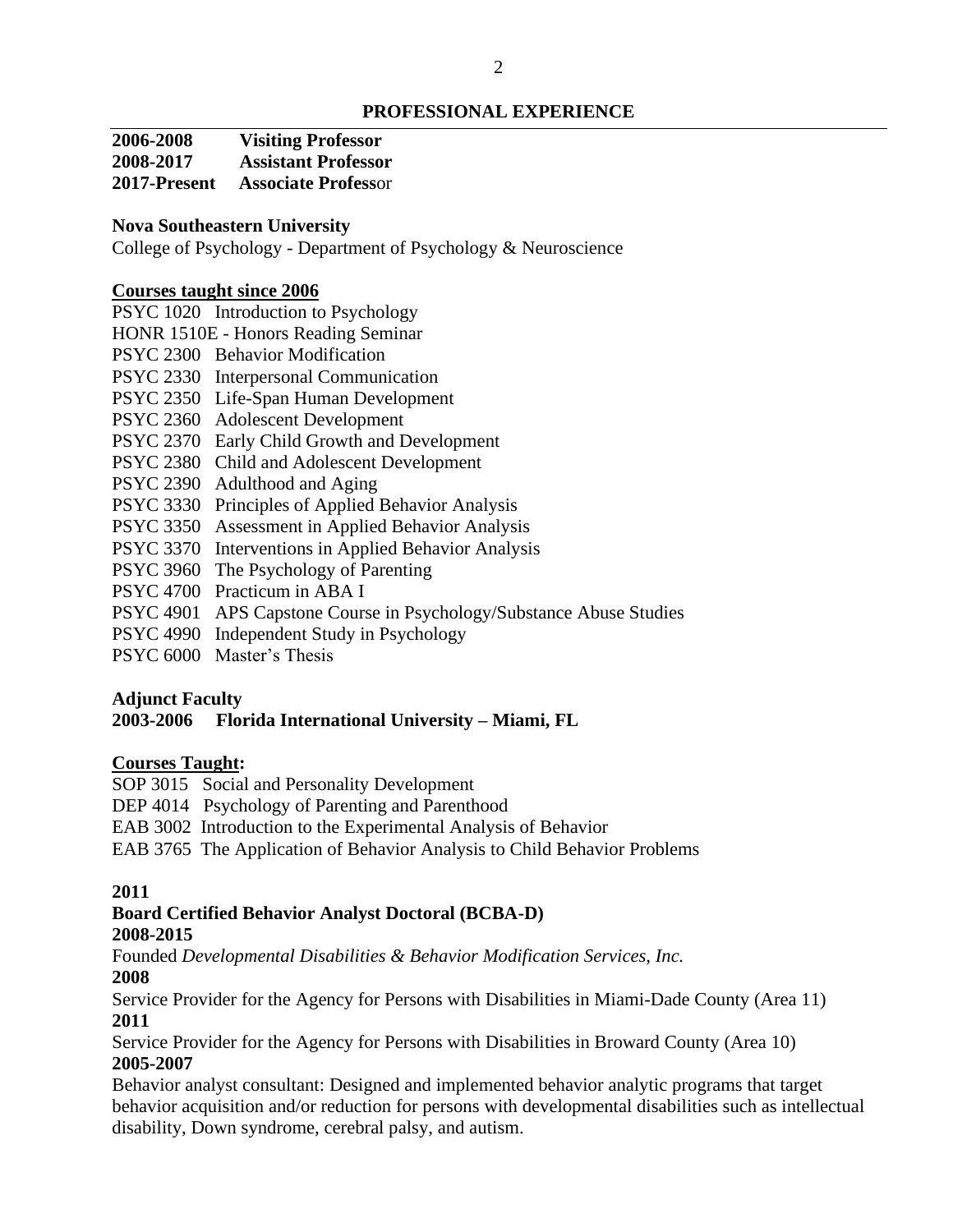# **2004-2005**

# **Undergraduate Academic Advisor**

Florida International University – Miami, FL

- Advised undergraduate psychology students of the course sequence and requirements for graduation
- Advised undergraduate psychology students planning to attend graduate school at FIU of the requirements for admission

# **2004-2005**

## **Translator and Interviewer for Project SOL (Students from Other Lands)**

Florida International University – Miami, FL

Project SOL was a study designed to assess how students from other countries (i.e., South America and the West Indies) adapt to school in the United States during their first three post-migration years.

- Translated parent and student questionnaires from English to French and Creole
- Interviewed students from numerous schools in Dade County.

# **RESEARCH AND GRANTS**

# **2011**

Recipient of the Farquhar College of Arts and Sciences Faculty mini-Grant

**2014**

*Mand Training by Manipulating Motivating Variables in Persons Exhibiting Echolalia* (study completed)

*Enhancing Wellbeing in Older Adults* (Research collaboration with another colleague – ongoing)

# **PROFESSIONAL SERVICE ACTIVITIES**

## **University Service (NSU)**:

**2007-2008**: Faculty search for gender studies and Human sexuality

**2008-2009**: Student retention committee

**2008-2009**: Psychology learning outcome committee/curriculum development

**2008-2014**: Interdisciplinary council for the study of autism at Nova Southeastern University

**2008-2009**: Faculty search for gender studies and Human sexuality

**2009**: Black history month committee

**2010**: Faculty search for Developmental Psychology (Chairperson)

**2010**: Internal Review Committee (IRC) for BS in Psychology

**2011**: Faculty leader for first-year student reading group

**2011**: Faculty Marshal

**2011**: Faculty mentor for newly hired faculty

**2010-2015**: Applied Professional Studies (APS)

**2011-2012**: Classroom Engagement Committee

**2012**: Faculty leader for first-year student reading group

**2012**: Interviewer for NSU's Dual Admission Program

**2012**: Faculty classroom evaluator (Social and Behavioral Sciences)

**2012**: Internal Review Committee (IRC) for Applied Professional Studies (APS)

**2013**: Faculty leader for first-year student reading group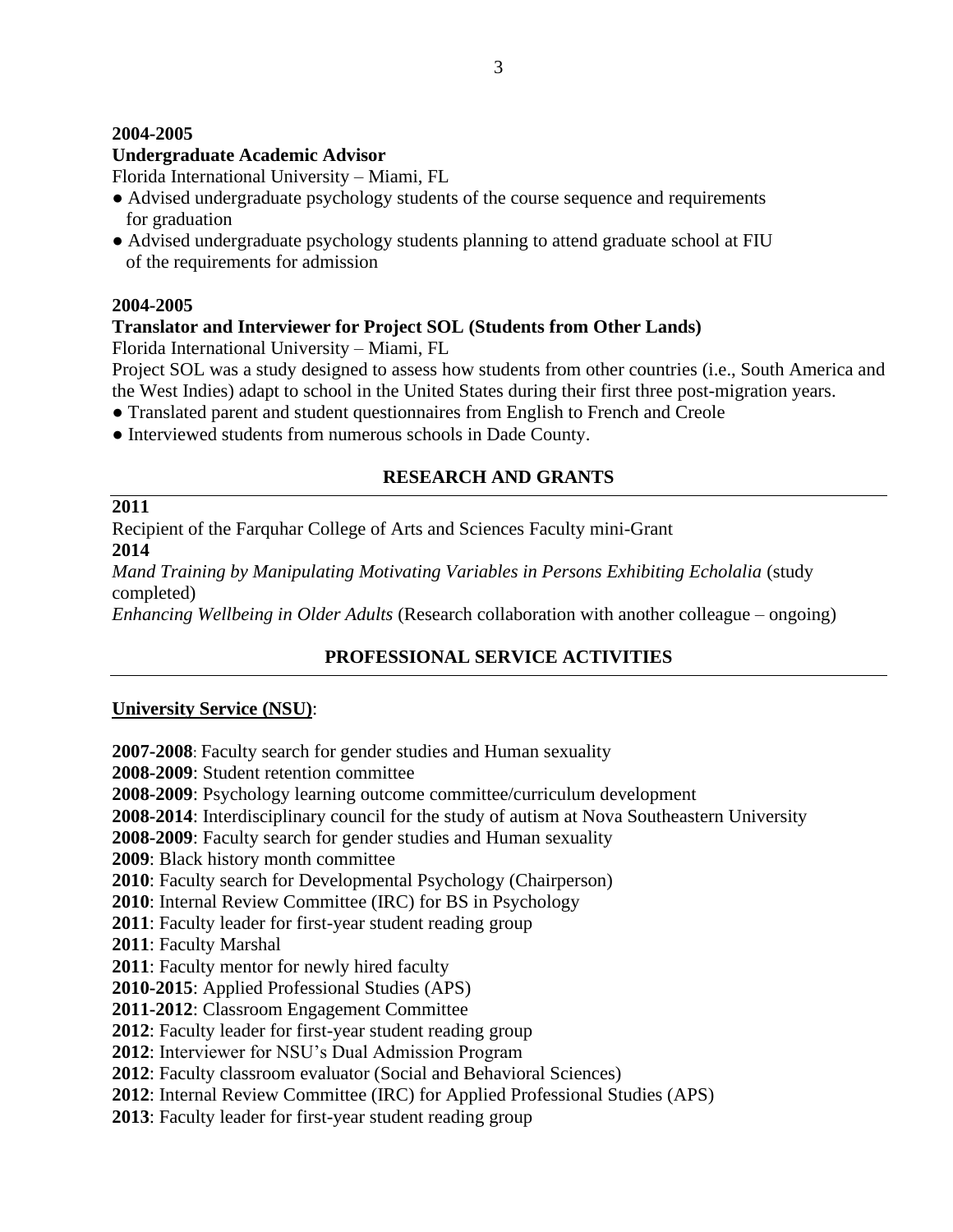- **2015**: Judge for the Farquhar College of Arts and Sciences Undergraduate Student Symposium **2015**: Interviewer for NSU's Dual Admission Program
- 
- **Adjunct faculty collaboration and evaluation**
- **2015**: Adjunct: Barbara Hayes-Murray
- **2016**: Adjuncts: Barbara Hayes-Murray and David Yudel
- **2016**: Adjuncts: Manny-Gonzalez-Abreu and Chris Vila
- **2015-Present**: Undergraduate Curriculum Committee
- **2016**: Judge for the Farquhar College of Arts and Sciences Undergraduate Student Symposium
- **2016**: Graduate teaching assistant trainer
	- Trainees: Emmanuela Elie and Jenni Sujka
- **2016**: NSU's Grievance Committee Panelist
- **2016**: Faculty classroom evaluator (Department of Conflict Resolution Studies)
- **2017**: Faculty Marshal
- **2017-Present**: Graduate Curriculum Committee
- **2018**: Program Administrator Search Committee for ABA Graduate Course Sequence
- **2017-2019**: Member of Stephanie Nguyen's Thesis Committee
- **2017-Present**: Graduate Curriculum Committee for ABA Verified Course Sequence
- **2018**: Laboratory Space Utilization Committee
- **2019**: Participant in NSU Smart Course of the Future: A Strategic Approach to Online Course Quality
- **2019**: Serving as dissertation chair and/or member for NSU ABA EdD students
- **2020**: Presidential Scholars Interviewer Interviewed and submitted recommendations for fifteen (15) students
- **2020**: Continuing Contract Committee Member Reviewed and submitted ten (10) recommendations
- **2021**: Presidential Scholars Interviewer
	- Interviewed and submitted recommendations for fifteen (15) students
- **2012-Present**: Verified Course Sequence (VCS #4025) coordinator for the Applied Behavior Analysis Minor
- **2012- Present**: Yearly updating and submitting reviews of the following courses to the Association for Behavior Analysis International (ABAI):
	- PSYC 2300: Behavior Modification
	- PSYC 3330: Principles of Applied Behavior Analysis
	- PSYC 3350: Assessment in Applied Behavior Analysis
	- PSYC 3370: Interventions in Applied Behavior Analysis
- **2020**: Faculty mentor for a newly hired adjunct instructor
- **2020**: Classroom observations and evaluations of two (2) colleagues' contract renewals
- **2021**: Faculty mentor and evaluator for three (3) newly hired adjunct instructors
- **2021**: Learning and Education Center (LEC) committee member
- **2021**: Behavior Analysis International (ABAI) approval of the verified course sequence as meeting the 5th edition, 225-hour coursework requirement for students taking the BCaBA examination

# **COURSE & MINOR DEVELOPMENT**

- **2009** PSYC 3960: The Psychology of Parenting
- **2009** Applied Behavior Analysis Minor
- **2010** Gerontology Minor
- **2020** PSYC 3390: Single-Case Research & Application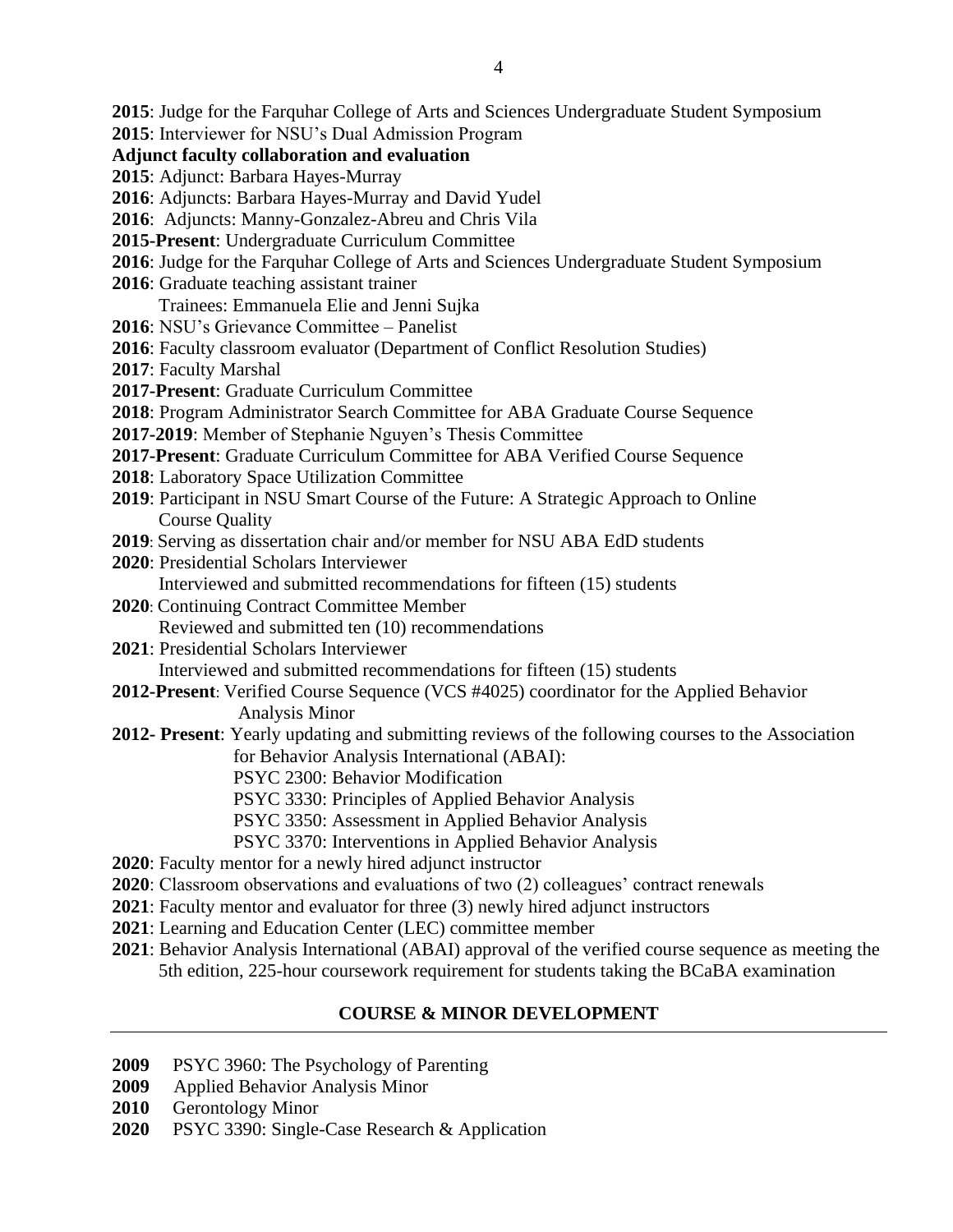## **MAJOR PROFESSOR/RESEARCH ADVISOR**

**\_\_\_\_\_\_\_\_\_\_\_\_\_\_\_\_\_\_\_\_\_\_\_\_\_\_\_\_\_\_\_\_\_\_\_\_\_\_\_\_\_\_\_\_\_\_\_\_\_\_\_\_\_\_\_\_\_\_\_\_\_\_\_\_\_\_\_\_\_\_\_\_\_\_\_\_\_\_\_**

**2012-2014**

Onaida Sanchez (MS - Experimental Psychology)

Thesis: *A comparison of trial and error learning versus errorless learning on a visual discrimination task*

## **2013-2015**

Margaret Smith Lorenzetti (MS – Experimental Psychology) Thesis: *Can Social Stories lead to an improved theory of mind amongst individuals diagnosed with autism?*

## **2020**

Danielle Doherty (Dissertation – Focus on Applied Behavior Analysis)

# **PUBLICATION AND PRESENTATIONS**

- Voltaire, M. (2001, May). *Conjugate Reinforcement Today*. Presented at the Convention of the Association for Behavior Analysis, Chicago.
- Voltaire, M., Gewirtz, J. L., & Pelaez, M. (2005). Infant Responding Under Conjugate vs. Continuous Reinforcement, *Behavior Development Bulletin*, 1, 71 – 79.
- Levitt, J., Levitt, M. J., Lane, J. D., Perez, E., Pierre, F., **Voltaire, M**., & Williams, D. (November 2005). *Newly Immigrants Students: Predictors of Grades and Test Performance in the First Two Post Migration Years.* Presented at the meeting of The Florida Education Research Association
- Voltaire, M. (2008, October). *Human Nature: An Integrative Perspective.* Faculty Lecture Series, Nova Southeastern University
- Voltaire, M. (2009, May). Behavior Modification: Reinforcement and/or Punishment? Presented at the convention of the Association for Behavior Analysis, Phoenix, AZ
- Voltaire. M. (2010, May) *Human Nature: An Integrative Perspective.* Presented at the Lifelong Learning Institute at Nova Southeastern University
- Voltaire, M. (2010, December). *Applied Behavior Analysis: Its Preeminence in Autism Treatment*. Farquhar College of Arts and Sciences
- Voltaire, M. (2011, January) *Behavior Analysis and its Contemporary Relevance to Human Behavior Change.* Psychology Club, Farquhar College of Arts and Sciences
- Voltaire, M. (2011, February). *Human Attachment: Implications for Later Development.*  Presented at the Lifelong Learning Institute at Nova Southeastern University

Voltaire, M. (2011, March). *Identity Formation: Did Erikson get it right?* Presented at the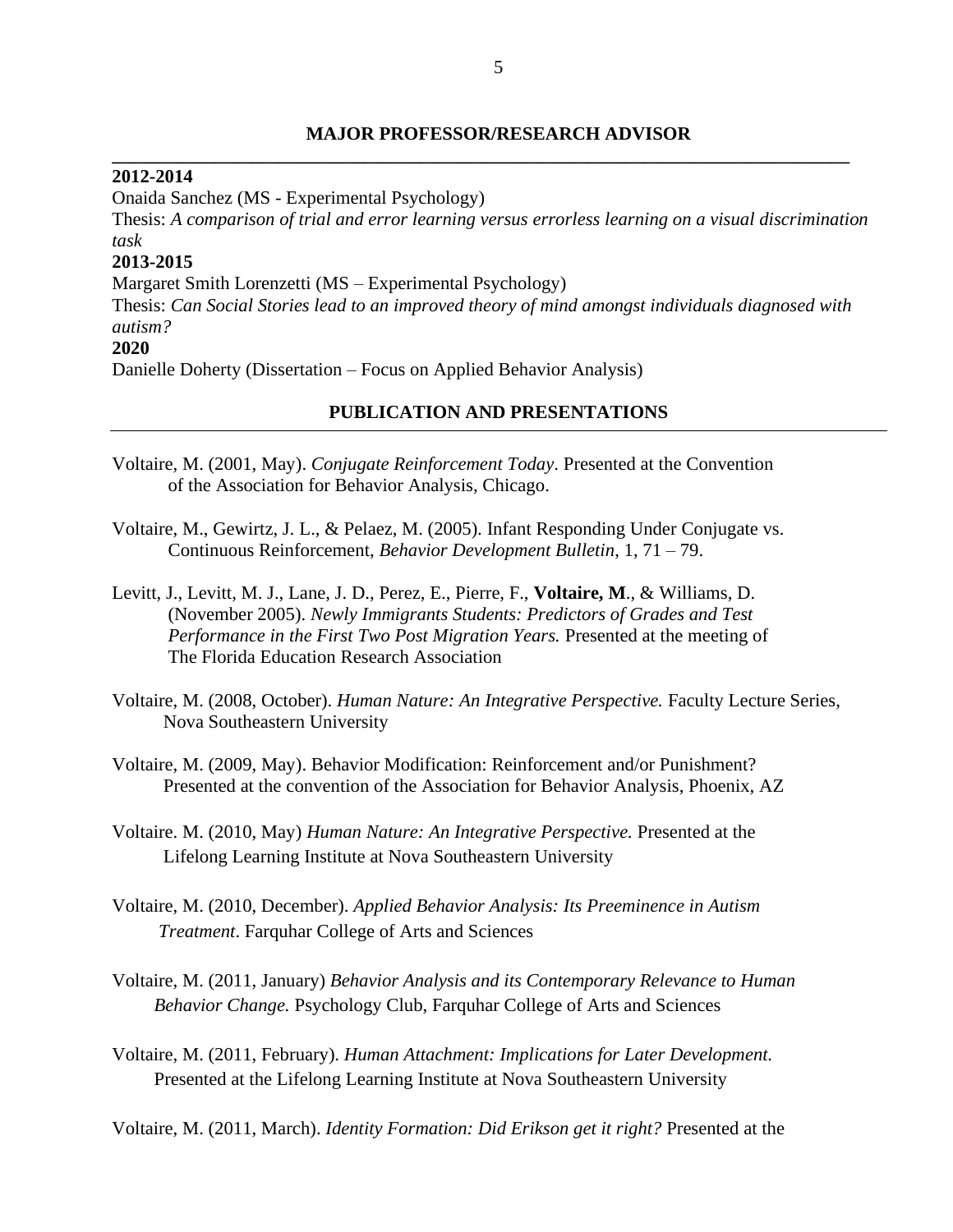Lifelong Learning Institute at Nova Southeastern University

- Voltaire, M. (2012, May). *Verbal Behavior: Implication for teaching functional communication to persons exhibiting immediate echolalia*. Presented at the Convention of the Association for Behavior Analysis International (ABAI) Seattle, Washington
- Voltaire, M. (2013, March) *From the Womb to the Tomb: Zygotic Development and the Dying Process.* Faculty Lecture Series, Nova Southeastern University
- Voltaire, M. (2013, March). *Behavior Modification Toward a Sustainable World.* TEDxNSU.
- Voltaire, M. (2013, March). *Operant and respondent conditioning: How and why people learn.*  Presented at the Lifelong Learning Institute at Nova Southeastern University
- Voltaire, M. (2013, May). *An Analysis of Self-Injurious Behavior and Current Approaches to Its Treatment*. Presented at the Convention of the Association for Behavior Analysis International (ABAI) Minneapolis, Minnesota.
- Shigeto, A., & **Voltaire, M**. (2014). Problem child. In M. J. Coleman & L. H. Ganong (Eds.). *The social history of the American family: An encyclopedia* (pp. 1077-1078). Thousand Oaks, CA: Sage Publications.
- Voltaire, M. (2014). *The Discovery of Hispaniola*: *Colonization and Cultural Identity of Two Nations.* Faculty Lecture Series, Nova Southeastern University
- Voltaire, M. (2015, January). *The Formation of Social Relationships and their Corollaries in Late Adulthood.* Presented at the Lifelong Learning Institute at Nova Southeastern University
- Voltaire, M. (2015, May). *Haiti: A Fall from Prosperity to Poverty.* Presented at the Fischler School of Education (NMB) Scholar Round Table at Nova Southeastern University.
- Voltaire, M. (2015, May). *The Effect of Words, Paired with Corresponding Visual Stimuli, on Tact Acquisition in Persons Exhibiting Echolalia*. Presented at the Convention of the Association for Behavior Analysis International (ABAI) San Antonio, Texas.
- Voltaire, M. (2015, December). *The morality of individual principles of conscience, its transformative power, and its corollaries*. Faculty Lecture Series, Nova Southeastern University.
- Voltaire, M. (July 15, 2016). *Memory formation, consolidation, and transformation throughout the life span.* Health and wellness lecture presented at the Five Star Premier Residences of Plantation, FL.
- Voltaire, M. (February 23, 2017). *Memory formation, consolidation, and transformation throughout the life span.* Presented at the Lifelong Learning Institute at Nova Southeastern University (East Campus).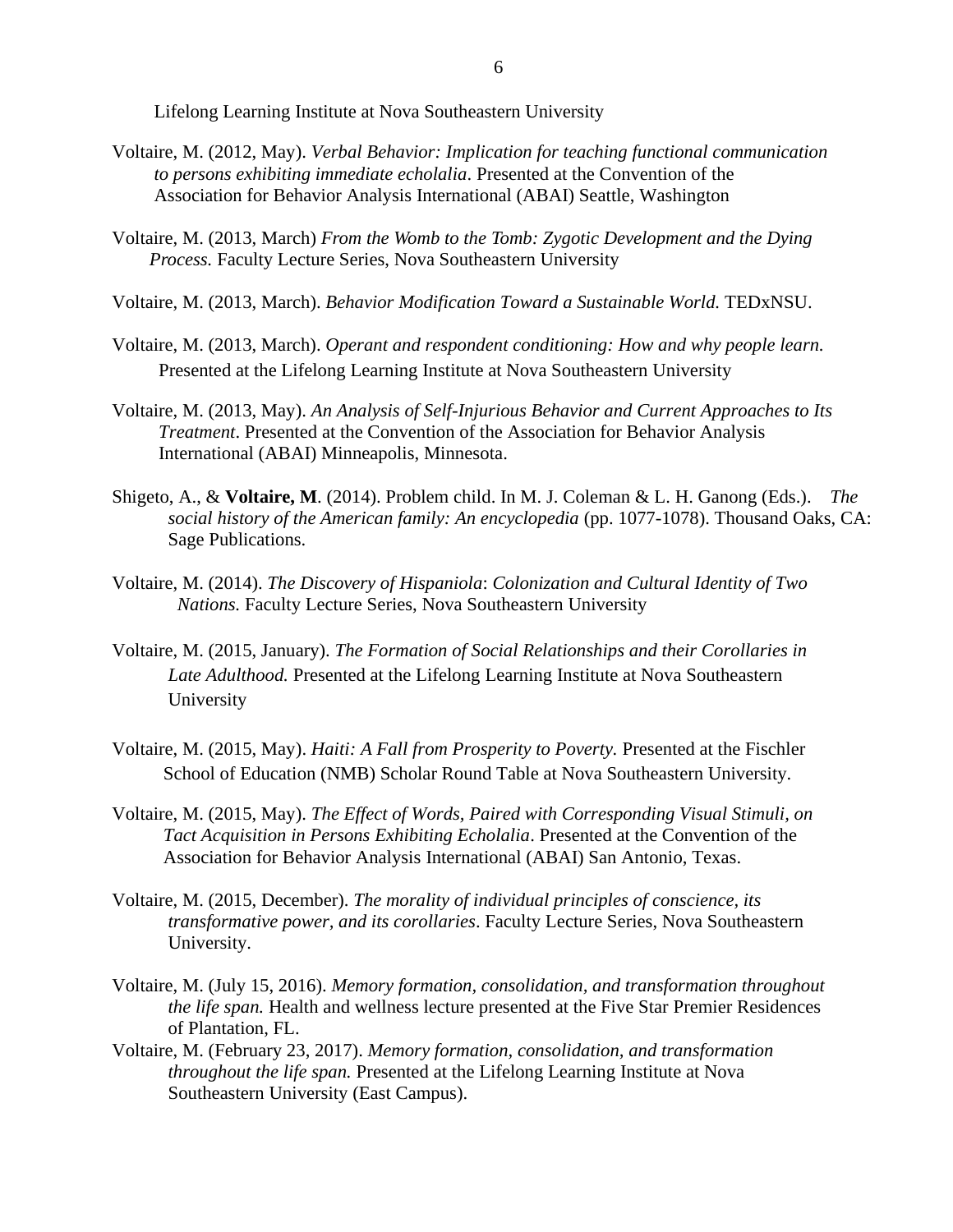- Voltaire, M. (August 2017). *Successful aging: Myth or Reality?* Presented at the Lifelong Learning Institute at Nova Southeastern University (East Campus)
- Voltaire, M. (2018). *Evaluating word acquisition of an echolalic person diagnosed with autism using a single-case research design.* SAGE Research Methods Cases – Psychology. DOI: <http://dx.doi.org/10.4135/9781526445773>
- Voltaire, M (2018, May*). Early interventions and implications for independent functioning of emerging adults diagnosed win autism*. Presented at the Convention of the Association for Behavior Analysis International (ABAI) San Diego, California.
- Voltaire, M. (June 2018). *Autism Spectrum Disorder: Developmental Outcomes and Treatment* Presented at the Lifelong Learning Institute at Nova Southeastern University (East Campus).
- Shigeto, A., Knowles, M., & **Voltaire, M.** (2018). Prenatal stress and infant temperament. In V. Zeigler-Hill & T. K. Shackelford (Eds.), *The encyclopedia of personality and individual differences*. New York City, NY: Springer. doi:10.1007/978-3-319-28099-8\_447-1
- Shigeto, A., & **Voltaire, M.** (2018). The role of the family in personality development. In V. Zeigler-Hill & T. K. Shackelford (Eds.), *The encyclopedia of personality and individual differences.* New York City, NY: Springer. [https://doi.org/10.1007/978-3-319-28099-8\\_1932-1](https://doi.org/10.1007/978-3-319-28099-8_1932-1)
- Voltaire, M**.** (2019). Autism Spectrum Disorder. In J. Ponzetti (Ed.), *Macmillan encyclopedia of families, marriages, and intimate relationships* (pp. 72–75). New York, NY: Macmillan.

# **MANUSCRIPT IN PROGRESS**

## **2018-Present**

Voltaire, M., & Shigeto A. *Autism, Developmental course, Diagnosis & Treatment.* Book manuscript in progress.

## **COMMUNITY SERVICE**

## **1998-2006**

Director – Cathedral of Saint Mary – Miami, FL

## **2003**

*The rudiments of music theory, singing, and choir directing.* 

I taught a forty-hour seminar at St James Catholic Church. The seminar was designed to provide musical education to choir members and choir leaders of various parishes in Miami.

## **2006**

Career day presentation to fifth graders at Morningside Elementary School Miami, FL. The presentation highlighted the importance of assessing one's characteristics and talents before pursuing a particular career.